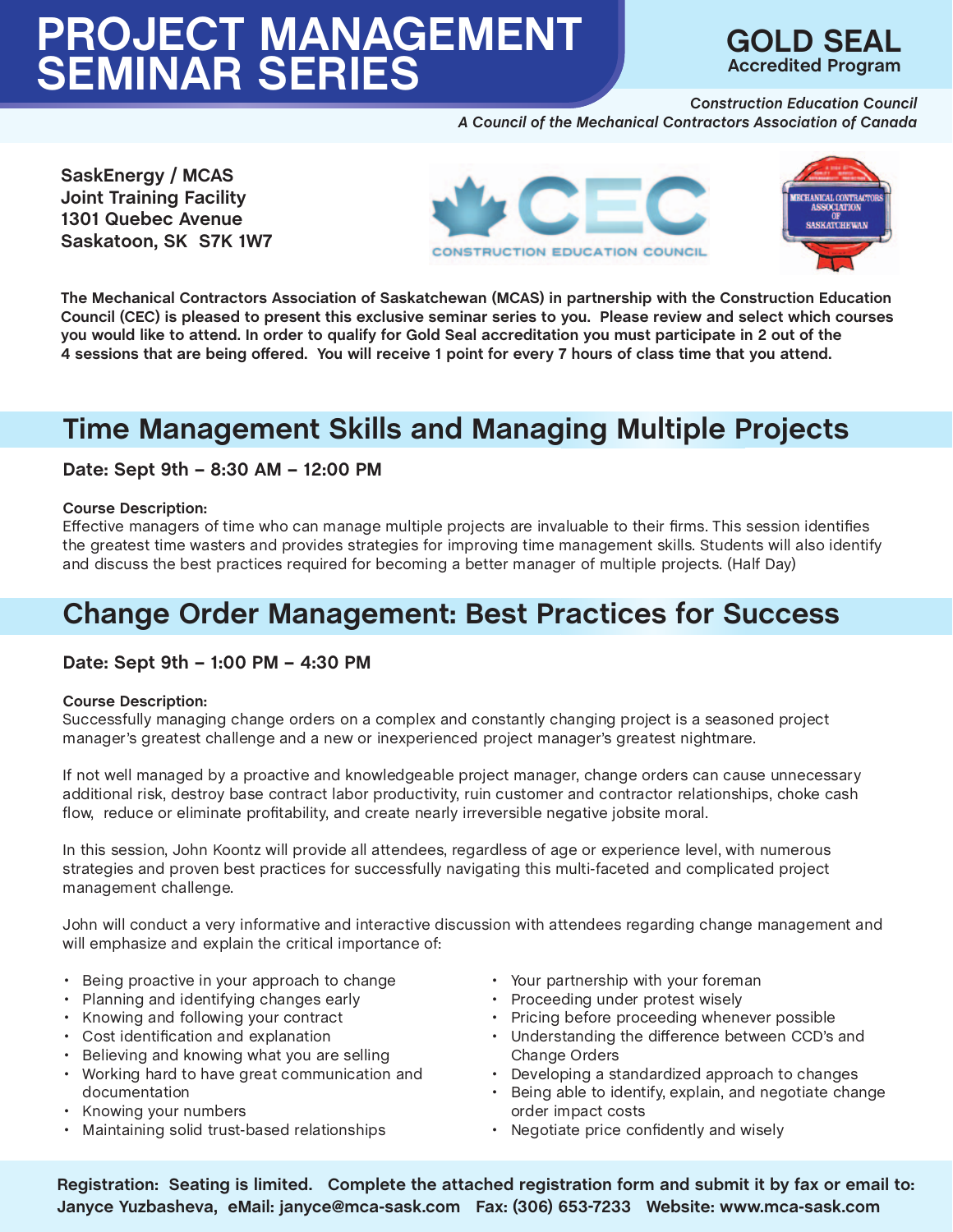

*Construction Education Council A Council of the Mechanical Contractors Association of Canada*

# **Productivity Improvement for Mechanical Projects**

#### **Date: Sept 10th – 8:30 AM – 12:00 PM**

**Course Description:** Great project management, by both the foreman and project manager, is primarily responsible for creating excellent productivity on every project. Due to the endless number of variables, which negatively affect worker efficiency, excellent productivity is the project team's greatest challenge. Productivity also has the greatest positive or negative impact on project and company profitability. Excellent productivity requires proactive, diligent, and detailed planning by the project manager and foreman at each step of the project.

In this session, the instructor will provide proven methods and practices for creating, controlling, and improving project productivity on all types of projects. The following topics (and others) will be presented and discussed in this class:

- Material handling practices that guarantee improved jobsite productivity
- Understanding "average" productivity and the "typical" construction site work day
- Identifying, managing, and controlling recoverable lost time
- Understanding the differences between management-caused lost time and worker-caused lost time
- Understanding the differences and the important connection between punctuality and productivity
- Optimum crew size and its effect on productivity
- The relationship between planning, productivity, and profitability
- Planning activities that have huge impacts on productivity
- Identifying and controlling the internal and external factors that affect productivity
- Fabrication, preassembly, tagging, bagging, and its effect on productivity

# **Fundamentals for Job Cost Control**

#### **Date: Sept 10th – 1:00 PM – 4:30 PM**

#### **Course Description:**

Gain an understanding of job cost control and labor cost trending methods as detailed in the Job Cost Control section of the MCAA Project Manager's Manual. Learn to use the job cost control system as a management tool to accomplish your project objectives rather than focusing on cost documentation. This "basic" session is geared to new or potential project managers with little or no experience in job cost control systems and procedures.



#### **Instructor Bio: John Koontz**

John has over 30 years of wide-ranging mechanical industry experience that includes contracting, academics, and consulting. He is a former Tenured Associate Professor in Purdue University's Department of Building Construction Management. He is also the founder and former director of Purdue's Mechanical Construction Management Specialization Program, and is the founder of the 1st ever MCAA student chapter which was started at Purdue in 1993.

In addition to his academic career, John has spent 15 years in the employment of MCA America (MCAA) contractors in a variety of positions including senior project manager, project manager, project engineer, and estimator. He has served as MCAA National Director of Project Management Education since 1999, Director of the MCAA Institute for Project Management since 1997, and as Director of the MCAA Advanced Institute for Project Management since 2005.

John has a Bachelor's Degree in Building Construction Management from Purdue University and a Master's Degree in Construction Management from Washington University in St. Louis. Since leaving Purdue in 1999 to join the MCAA full time, he has spent over 2,500 days travelling throughout America speaking, teaching, training, consulting, and writing about all subjects related to the mechanical contracting industry.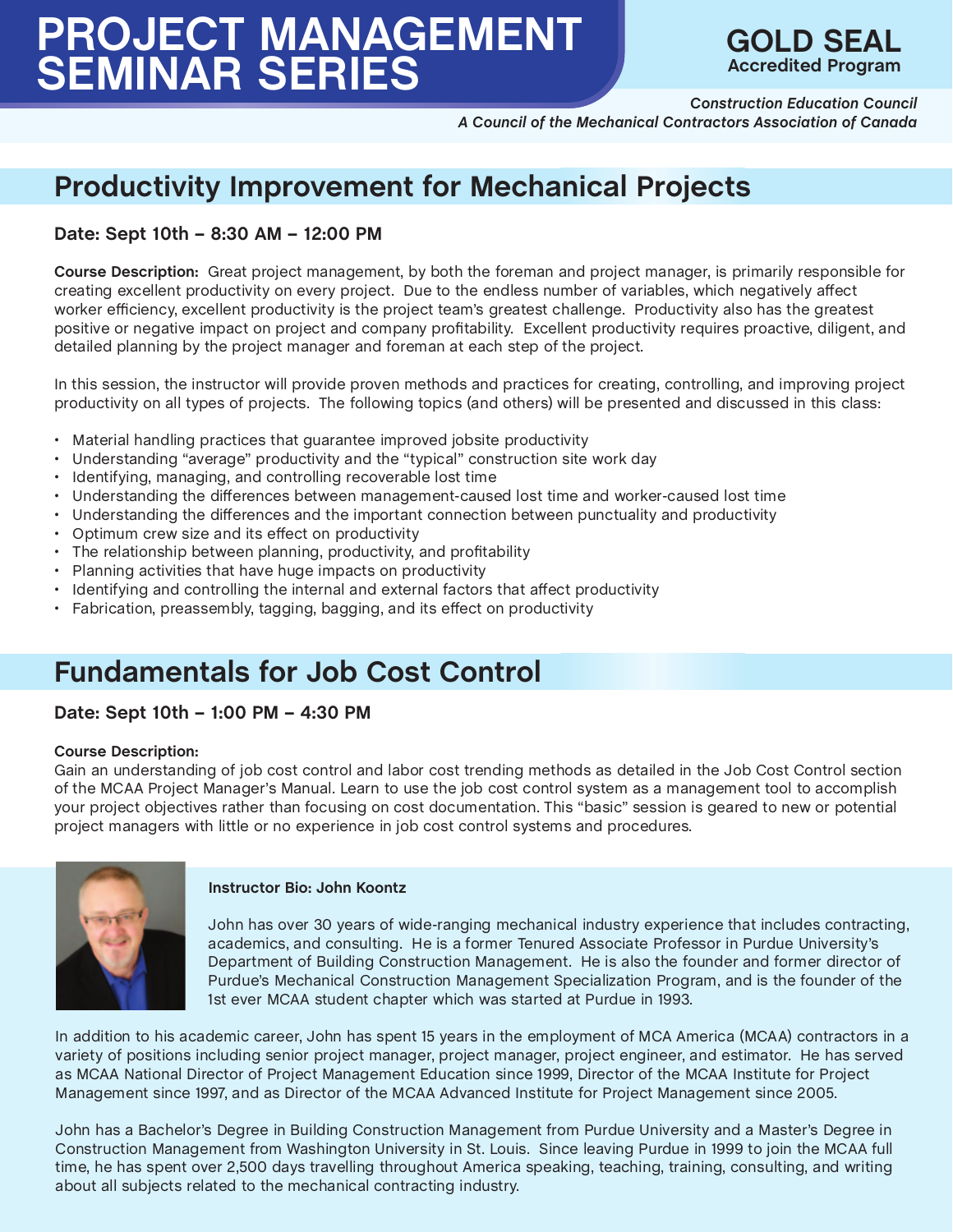## **GOLD SEAL Accredited Program**

*Construction Education Council*

*A Council of the Mechanical Contractors Association of Canada*

#### **Event Dates and Locations**

**September 9th & 10th SaskEnergy / MCAS Joint Training Facility 1301 Quebec Avenue Saskatoon, SK S7K 1W7**

## **The Cost**

| MCAS Member 1 Course: \$450                        |  |  |  |  |
|----------------------------------------------------|--|--|--|--|
| MCAS Member 2 Courses: (10% discount)  \$810       |  |  |  |  |
| MCAS Member 3 Courses: (15% discount)  \$1,148     |  |  |  |  |
| MCAS Member 4 Courses: (15% discount) \$1,530      |  |  |  |  |
| Non- Member 1 Course: \$550                        |  |  |  |  |
| Non-Member 2 Courses: (10% discount)  \$990        |  |  |  |  |
| Non-Member 3 Courses: (15% discount)  \$1,403      |  |  |  |  |
| Non-Member 4 Courses: (15% discount)  \$1,870      |  |  |  |  |
| Plus GST<br>The Fee includes all course materials. |  |  |  |  |

### **Cancellation Policy**

In the event that you are not available to attend, there is the option to send someone in your place. If you need to cancel all together, please send written notification to MCAS at least **SEVEN BUSINESS DAYS** prior to the course start date for a full refund.

#### **How To Pay**

**Visa, MC, Invoicing for MCAS Members**

### **Registration**

**Seating is limited. Complete the attached registration form and submit it by fax or email to:** 

**Janyce Yuzbasheva eMail: janyce@mca-sask.com Fax: (306) 653-7233 Website: www.mca-sask.com**  *Registration is not complete until payment has been received.*

For more information about CEC please contact **TANIA JOHNSTON**  Email: tania@mcac.ca Website: www.constructioneducation.ca

**Construction Education Council**  601-280 Albert St. Ottawa, ON K1P 5G8 Phone: (613) 232-5169 Fax: (613) 235-2793





#### **ATTENDEES INFORMATION:**

| ATTENDEE #1: NAME                                                                                                                                                                                                                | <b>EMAIL</b> | <b>SUB TOTAL</b> | GST                                                                                          | <b>TOTAL</b>           |  |
|----------------------------------------------------------------------------------------------------------------------------------------------------------------------------------------------------------------------------------|--------------|------------------|----------------------------------------------------------------------------------------------|------------------------|--|
| <b>COURSES:</b><br>□ Time Management Skills and Managing Multiple Projects<br>Change Order Management: Best Practices for Success<br>□ Productivity Improvement for Mechanical Projects<br>□ Fundamentals for Job Cost Control   |              |                  | 8:30-12:00<br>1:00-4:30<br>8:30-12:00<br>1:30-4:30                                           |                        |  |
| ATTENDEE #2: NAME                                                                                                                                                                                                                | <b>EMAIL</b> | SUB TOTAL        | GST                                                                                          | <b>TOTAL</b>           |  |
| <b>COURSES:</b><br>□ Time Management Skills and Managing Multiple Projects<br>Change Order Management: Best Practices for Success<br>□ Productivity Improvement for Mechanical Projects<br>□ Fundamentals for Job Cost Control   |              |                  | Sept 9<br>8:30-12:00<br>Sept 9<br>1:00-4:30<br>Sept 10<br>8:30-12:00<br>Sept 10<br>1:30-4:30 |                        |  |
| ATTENDEE #3: NAME                                                                                                                                                                                                                | <b>EMAIL</b> | SUB TOTAL        | GST                                                                                          | <b>TOTAL</b>           |  |
| <b>COURSES:</b><br>□ Time Management Skills and Managing Multiple Projects<br>Change Order Management: Best Practices for Success<br>□ Productivity Improvement for Mechanical Projects<br>□ Fundamentals for Job Cost Control   |              |                  | 8:30-12:00<br>1:00-4:30<br>Sept 10<br>8:30-12:00<br>1:30-4:30                                |                        |  |
| ATTENDEE #4: NAME                                                                                                                                                                                                                | <b>EMAIL</b> | SUB TOTAL        | GST                                                                                          | <b>TOTAL</b>           |  |
| <b>COURSES:</b><br>□ Time Management Skills and Managing Multiple Projects<br>□ Change Order Management: Best Practices for Success<br>□ Productivity Improvement for Mechanical Projects<br>□ Fundamentals for Job Cost Control |              |                  | 8:30-12:00<br>8:30-12:00                                                                     | 1:00-4:30<br>1:30-4:30 |  |
| ATTENDEE #5: NAME                                                                                                                                                                                                                | <b>EMAIL</b> | SUB TOTAL        | GST                                                                                          | <b>TOTAL</b>           |  |
| <b>COURSES:</b><br>□ Time Management Skills and Managing Multiple Projects<br>Change Order Management: Best Practices for Success<br>□ Productivity Improvement for Mechanical Projects<br>□ Fundamentals for Job Cost Control   |              |                  | 8:30-12:00<br>8:30-12:00                                                                     | 1:00-4:30<br>1:30-4:30 |  |

GRAND TOTAL \$